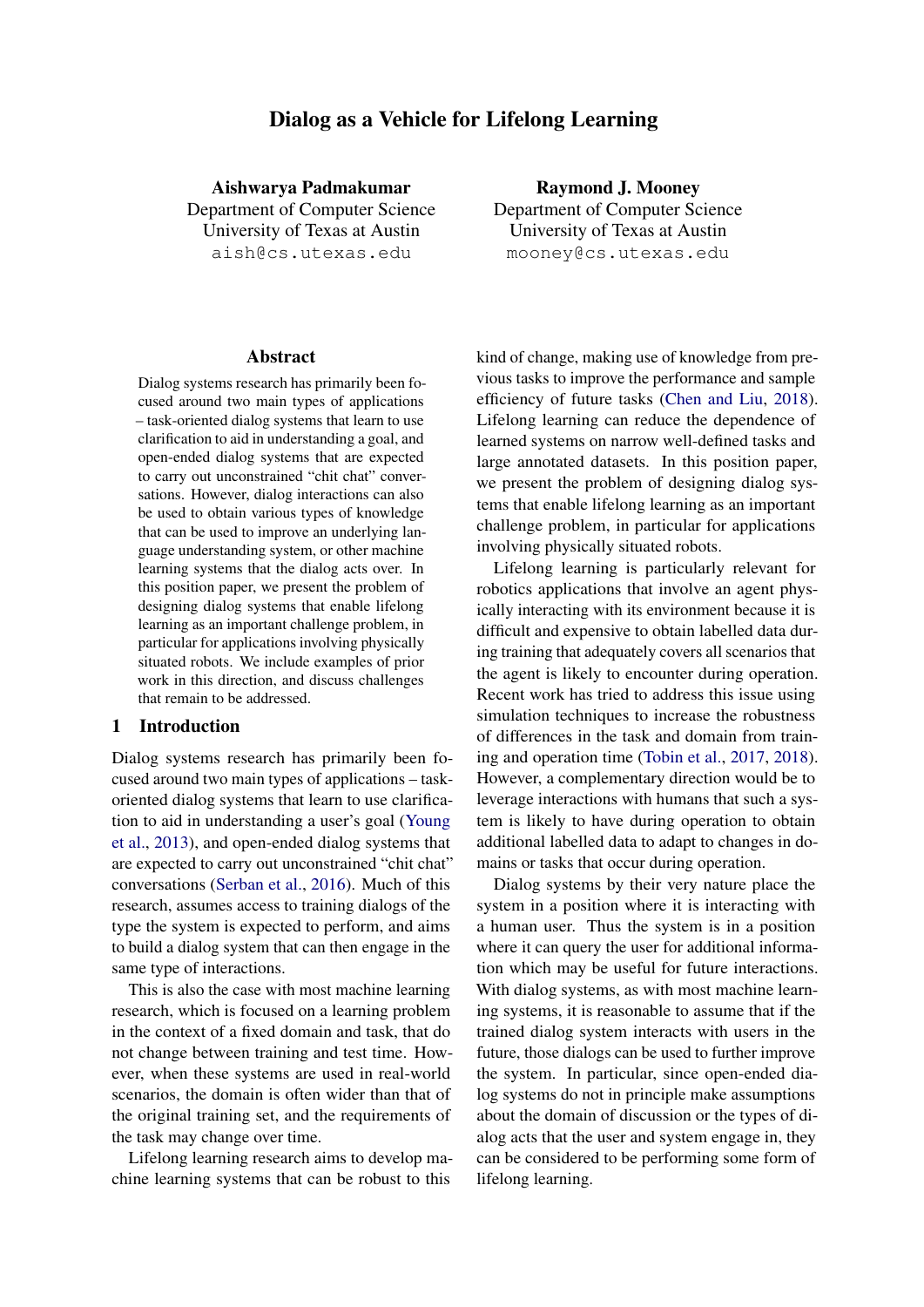However, there are many types of information that dialog systems can explicitly query users for during operation. Some examples include entries to be added to a knowledge base (for example, a service robot in an office may ask for the name of a new employee), new words that refer to concepts for which the system has a learned model (for example, a dialog agent may clarify the meaning of a word from a different language introduced due to code-switching), or labels that can be used to train supervised models (for example, a home robot may ask whether the new piece of furniture you bought is a type of chair).

We propose a new focus area for dialog systems research that includes identifying such informationgathering dialog acts that are relevant to different types of dialog systems, learning dialog systems that make use of such dialog acts, and user studies and other supportive research necessary for making such systems more usable in real-world scenarios. We call this area "dialog for supporting lifelong learning," and present it as an interesting challenge problem for dialog researchers, and review some initial directions on work in this area. We believe this is especially relevant for dialog systems on embodied robots, as these systems face more difficulties due to the shortage of available training data, and can hence benefit more by using learning techniques that are better designed to adapt to novel test data. We believe this area presents a number of interesting challenges regarding dataset and task design, speech processing, sample efficiency, and dialog user analyses. The rest of this position paper discusses existing work in the area and challenges for the future.

## 2 Prior and Related Work

Open-domain dialog systems consisting of learnable components that can be improved from dialogs can be considered a form of lifelong learning, since they can in principle learn to adapt to a variety of situations. However, these systems are typically designed with the objective of keeping a user engaged in conversation [\(Cervone et al.,](#page-4-1) [2017\)](#page-4-1), as opposed to expanding the range of topics the system can converse about. There is some work on extracting information such as user attributes from open ended dialogs [\(Wu et al.,](#page-6-2) [2019\)](#page-6-2) with potential applications in personalized recommendation, but the use of extracted information in such applications is yet to be tested empirically. Also related

is the generation of curiosity-driven questions – questions that would enrich the system's knowledge [\(Scialom and Staiano,](#page-5-2) [2019\)](#page-5-2). However, for practical lifelong learning, it would be additionally desirable to test that such question asking enables the system to perform better at some downstream task, for example question answering.

Although task-oriented dialogs are typically more restricted, the information-gathering style questions used in these dialogs can be used for lifelong learning. For example, [Kollar et al.](#page-5-3) [\(2013\)](#page-5-3) use such queries to explicitly learn a knowledge base of referring expressions for people, locations and actions. More recently, [She and Chai](#page-5-4) [\(2017\)](#page-5-4) combine standard slot-value style clarification queries along with explicit knowledge seeking queries to build a knowledge base of the physical effects of actions on real world objects, while simultaneously using this to plan for and accomplish goals specified by the user.

Information from task-oriented dialogs can also be used to improve natural language understanding. [Thomason et al.](#page-5-5) [\(2015\)](#page-5-5) use the structure of task oriented dialogs, particularly the answers to clarification questions, to obtain weakly supervised training examples to improve a semantic parser. This can adapt to some changes in language use over time, as can end-to-end dialog systems [\(Wen](#page-6-3) [et al.,](#page-6-3) [2017\)](#page-6-3), and those whose language understanding components can be updated over time in other ways from new dialogs [\(Mesnil et al.,](#page-5-6) [2013\)](#page-5-6). Other work has also shown that the use of clarifications can improve the future performance of an agent at following route instructions in simulated home environments [\(Chi et al.,](#page-4-2) [2020\)](#page-4-2).

There are also some dialog tasks that are designed solely for teaching specific language understanding capabilities to a system. For example, [Yu](#page-6-4) [et al.](#page-6-4) [\(2016\)](#page-6-4) and [Yu et al.](#page-6-5) [\(2017a\)](#page-6-5) focus on learning dialog systems for a task where the system has to learn words for perceptual concepts using dialogs that involve identification and description of objects based on these concepts.

Other dialog frameworks more explicitly try to combine learning of new concepts with using them in an end task, as would be required by an agent performing lifelong learning. One such framework is Opportunistic Active Learning [\(Thomason et al.,](#page-5-7) [2017;](#page-5-7) [Padmakumar et al.,](#page-5-8) [2018\)](#page-5-8), which incorporates active learning queries into an interactive task. Instead of having separate a separate phase for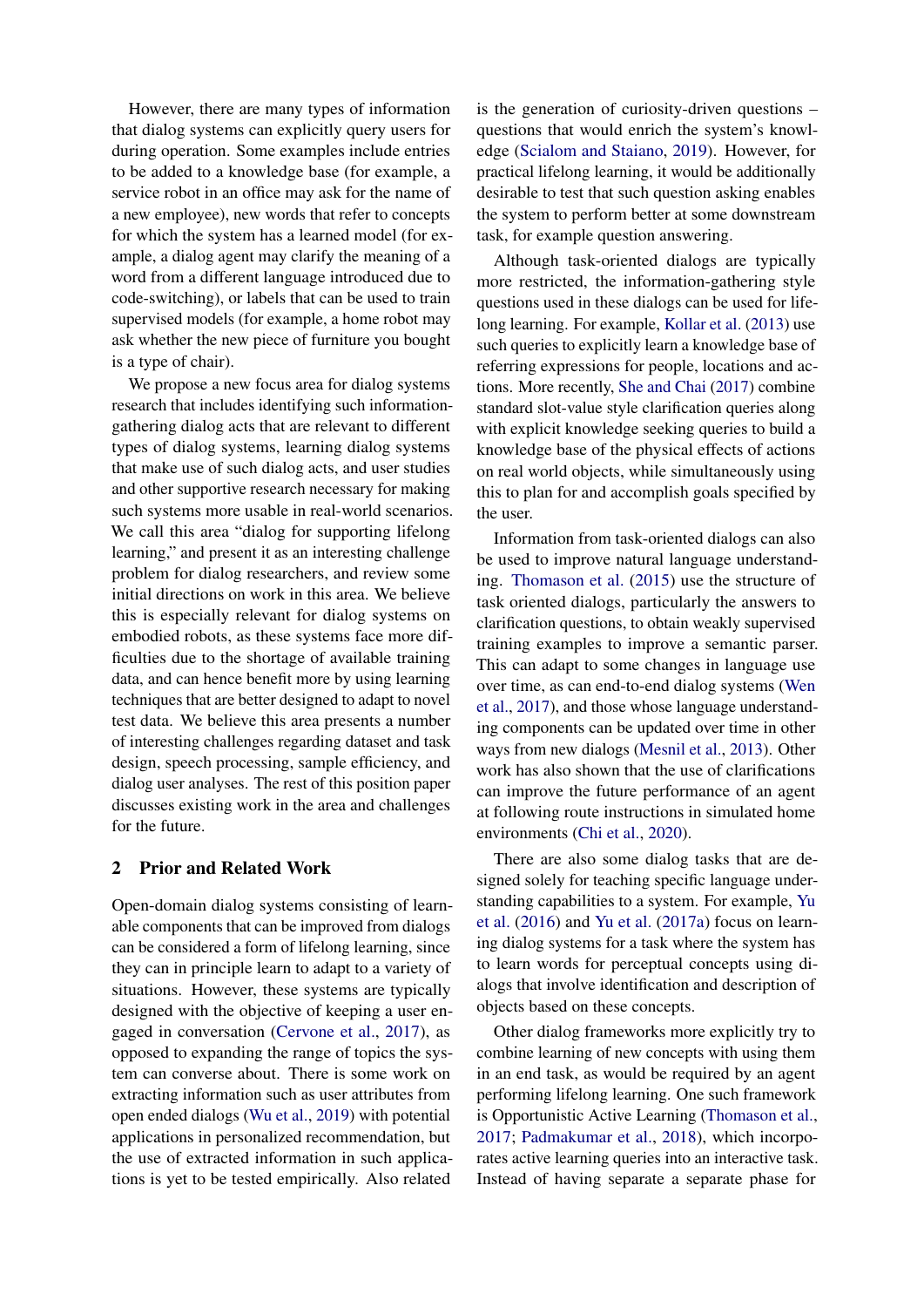model improvement, and a testing phase for using the model in a downstream task, this framework creates dialog tasks in which the system has to learn to trade off model improvement with task completion. The system looks for opportunities to ask questions about objects in its environment (e.g. "Would you use the word 'squishy' to describe this object?") and has been applied to robotics and grounded language domains. These questions may be "off topic", that is, not related to the current task, but are expected to be useful for acquiring knowledge that may aid future downstream tasks. While this work assumes that the underlying models being improved are binary classifiers, other works in learning reinforcement learning policies for selecting active learning queries [\(Fang et al.,](#page-5-9) [2017;](#page-5-9) [Bachman et al.,](#page-4-3) [2017\)](#page-4-3) indicate how this framework can be generalized beyond the use of binary classifiers.

Early work in lifelong learning was motivated by control problems in robotics [\(Thrun and Mitchell,](#page-5-10) [1995\)](#page-5-10) in order to overcome the difficulties of acquiring accurate knowledge of the world (knowledge bottleneck), hand-coding this knowledge into a robot-accessible form (engineering bottleneck), computational intractability of optimally solving control problems in realistic settings (tractability bottleneck), and possible differences between the real world and the model of it used for planning (precision bottleneck). Many of these issues are still faced when developing and deploying AI systems for a variety of applications. [Ruvolo and](#page-5-11) [Eaton](#page-5-11) [\(2013\)](#page-5-11) focus on lifelong multi-task learning which alternates the training phase of each new task with testing phases for all previous tasks. They learn a library of latent model components that become a shared basis for all tasks which can be grouped or overlapped as needed. Other lifelong learning systems aim to learn more general knowledge that is expected to be useful for a variety of tasks. [Carlson et al.](#page-4-4) [\(2010\)](#page-4-4) aim to use some initial annotated resources to a system that alternates between extracting facts for a knowledge base by machine reading on un-annotated documents, and using extracted facts to improve machine reading. [Chen et al.](#page-4-5) [\(2013\)](#page-4-5) use Google Image Search to obtain data for training classifiers for objects, scenes and attributes, which is then used to learn visual relationships between objects, attributes and scenes. [Yuyin Sun and Fox](#page-6-6) [\(2016\)](#page-6-6) propose an extension of the above which learns a hierarchy of object names

using a combination of Bayesian modelling and crowdsourced annotations to more effectively learn classifiers for an open vocabulary of objects. Of these, only [Yuyin Sun and Fox](#page-6-6) [\(2016\)](#page-6-6) explicitly address some of the difficulties around acquiring additional labels to continue learning. More focus on the intersection of dialog systems and lifelong learning, can help develop dialog acts and structures that can be used to collect such labelled data, address challenges such as potential user frustration, non-cooperation or misuse, and design methods to demonstrate this learning to users to encourage further cooperation.

### 3 Directions for Future Research

While there is increasing interest in using dialog as a more general knowledge acquisition mechanism, further work needs to be done in a number of directions to make this a viable mechanism for practical applications. Existing work on opportunistic active learning, and more general reinforcement learning for active learning [\(Thomason et al.,](#page-5-7) [2017;](#page-5-7) [Pad](#page-5-8)[makumar et al.,](#page-5-8) [2018;](#page-5-8) [Fang et al.,](#page-5-9) [2017\)](#page-5-9) assume a cold start scenario, where all model learning must be done in the active learning phase. However, practical systems are likely to be pretrained on a reasonable amount of annotated data, with active learning primarily used for domain adaptation, or for handling novel concepts not seen at training time. Further work is required to demonstrate that these techniques are empirically useful when the system has to trade off model improvement with a mix of tasks that may or may not require model improvement.

Recent work has also highlighted some of the limitations of active learning in real-world settings – with benefits not generalizing reliably across models and tasks, changing deployed models, as well as the model size, training data requirements and stochasticity of deep learning models [\(Lowell et al.,](#page-5-12) [2019;](#page-5-12) [Koshorek et al.,](#page-5-13) [2019\)](#page-5-13). This suggests that new types of active learning methods may be required with deep learning models.

Existing works that perform some form of lifelong learning through dialog typically do it either by asking the user to label examples for supervised learning, or by collecting facts to build a knowledge base that can then be used for downstream tasks. This has the potential to be extended to other types of information that can be useful for lifelong learning. For example, [Goyal et al.](#page-5-14) [\(2019\)](#page-5-14) propose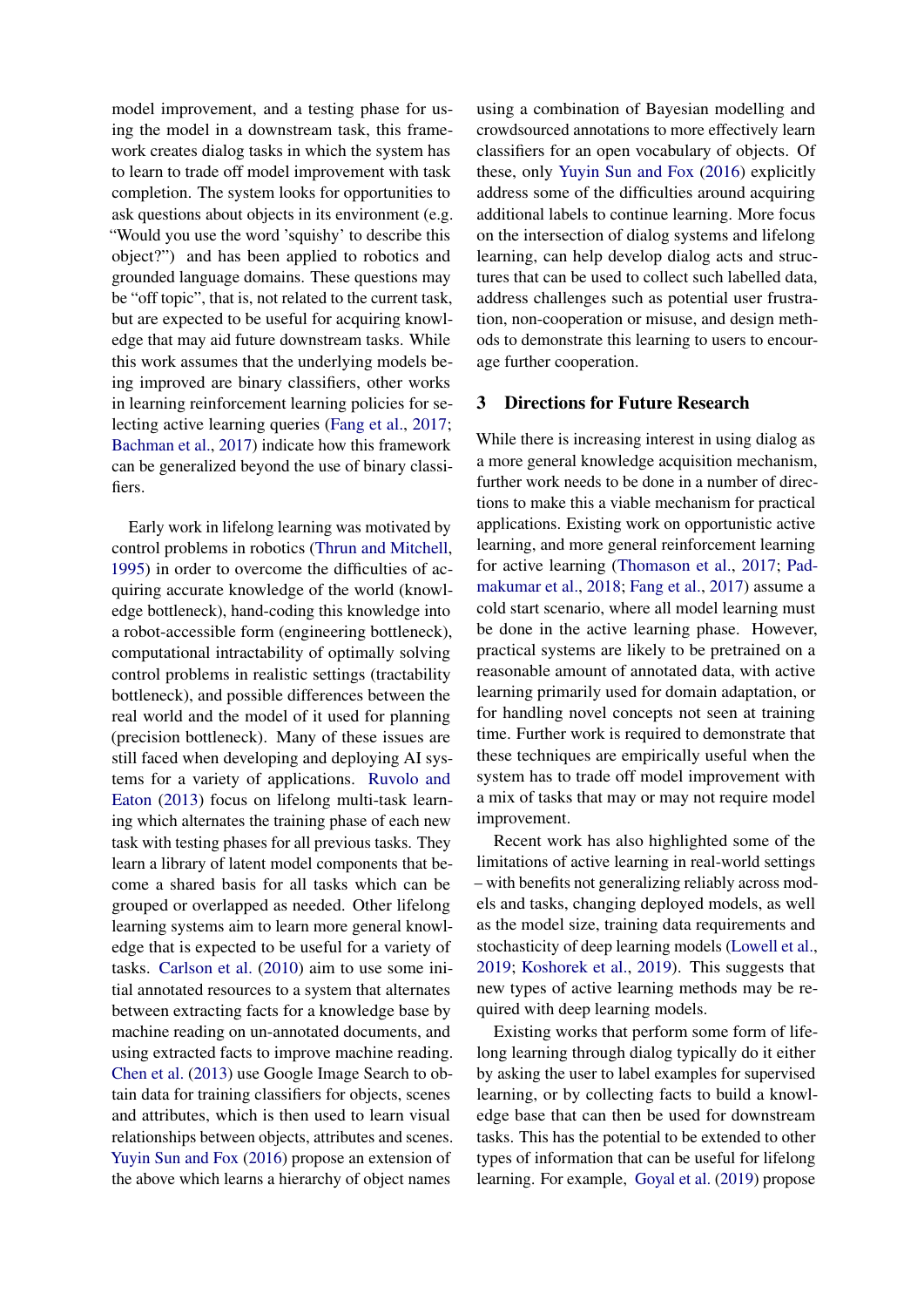a method to convert natural language instructions to shaping rewards that can be used to speed-up learning policies in Atari games using Reinforcement Learning. A robot can potentially request instructions to achieve alternate goals in order to either improve its ability to understand such instructions, or to build a bank of policies expected to be useful in future interactions. It could also request the human user to demonstrate alternate actions expected to be useful in the future. For example, if the user has asked the robot to perform a task that involves opening a can, the robot may ask for a demonstration of how to open the can if there was no can-opener available. Such a robot would need to be able to hallucinate an alternate goal that is expected to be useful, and determine whether it is appropriate to query for the demonstration of this goal both in the context of the dialog, and in the context of the original task the user requested.

User frustration is another potential concern for frameworks such as opportunistic active learning. This restricts the number of queries that the system may ask per dialog session, which may require active learning methods to be combined with other semi-supervised learning techniques to scale up to the data requirements of deep learning models. The spread of queries across dialogs in batches can also be improved using extensions of batch-mode active learning techniques [\(Brinker,](#page-4-6) [2003;](#page-4-6) [Guo and Schu](#page-5-15)[urmans,](#page-5-15) [2008\)](#page-5-15) to deep learning methods [\(Ash et al.,](#page-4-7) [2020\)](#page-4-7). In order to reduce user frustration due to active learning questions, another possibility would be to look into methods to implicitly embed active learning queries into system responses. For example, an interactive search and retrieval system that allows a user to refine search results can combine a mix of search results known to be relevant, with one or two results that it is uncertain about. Whether or not the user selects these can provide a weak, noisy label. In dialog systems where the user interacts via speech rather than text, additional cues can be used to decide when active learning queries are potentially inappropriate. For example, prosodic cues can be used to identify whether users are stressed or frustrated [\(Devillers et al.,](#page-5-16) [2003\)](#page-5-16), and the dialog policy can be designed to avoid active learning questions when such reactions are detected. Other sources of input such as face expressions [\(Schuller](#page-5-17) [et al.,](#page-5-17) [2011\)](#page-5-17) or gestures can also be used to improve such predictions [\(Busso et al.,](#page-4-8) [2008\)](#page-4-8). Prosody may also be useful for detecting sarcasm [\(Tepperman](#page-5-18)

[et al.,](#page-5-18) [2006;](#page-5-18) [Rakov and Rosenberg,](#page-5-19) [2013\)](#page-5-19) or other forms of misuse or intentional wrong answers from users, to avoid corrupting the collected labelled data.

Depending on the types of active-learning questions involved, the systems may also need to demonstrate some sort of few-shot learning to keep users interested in assisting the learning process. For example, children typically can learn to identify colors or common objects such as fruits with very few examples. For such tasks, users are likely to expect a similar rate of learning from the system. In contrast, more error may be tolerated in a system learning something less tangible such as a person's food preferences for the purpose of recommending restaurants.

Another challenge with learning dialog systems that include explicit queries for model improvement is the design of suitable simulation environments for learning effective dialog policies. A common trend for building dialog systems for a task or domain is to collect human-human dialogs as a starting point [\(Budzianowski et al.,](#page-4-9) [2018;](#page-4-9) [De Vries](#page-4-10) [et al.,](#page-4-10) [2017;](#page-4-10) [Thomason et al.,](#page-5-20) [2019\)](#page-5-20). However, if the concepts that the system is trying to learn are well know to human users, it is difficult for humans to ask questions that would be good active learning questions [\(Yu et al.,](#page-6-7) [2017b\)](#page-6-7). Some work solves this problem by replacing the words denoting these concepts with words in a synthetic language [\(Yu et al.,](#page-6-7) [2017b\)](#page-6-7). However this idea is not easily adapted if the active learning queries need to obtain perexample labels for a concept, for example, asking whether an image contains a person or not. Other works make use of additional information available in the dataset, such as annotated attributes of objects [\(Padmakumar et al.,](#page-5-8) [2018\)](#page-5-8) or a known navigation graph [\(Chi et al.,](#page-4-2) [2020;](#page-4-2) [Nguyen and III,](#page-5-21) [2019\)](#page-5-21) that can potentially provide answers to any queries the system asks. Simulation environments that require extensive extra annotation can be expensive to build, especially if these have to be task specific. If the dialog system has to make use of an existing annotated dataset, this restricts the set of information gathering actions to those that can be answered by the available annotations.

This challenge becomes more significant for dialog systems that are intended to be a part of an embodied system. Most current work on dialog for embodied systems is done entirely in simulation [\(Thomason et al.,](#page-5-20) [2019;](#page-5-20) [Nguyen and III,](#page-5-21) [2019;](#page-5-21)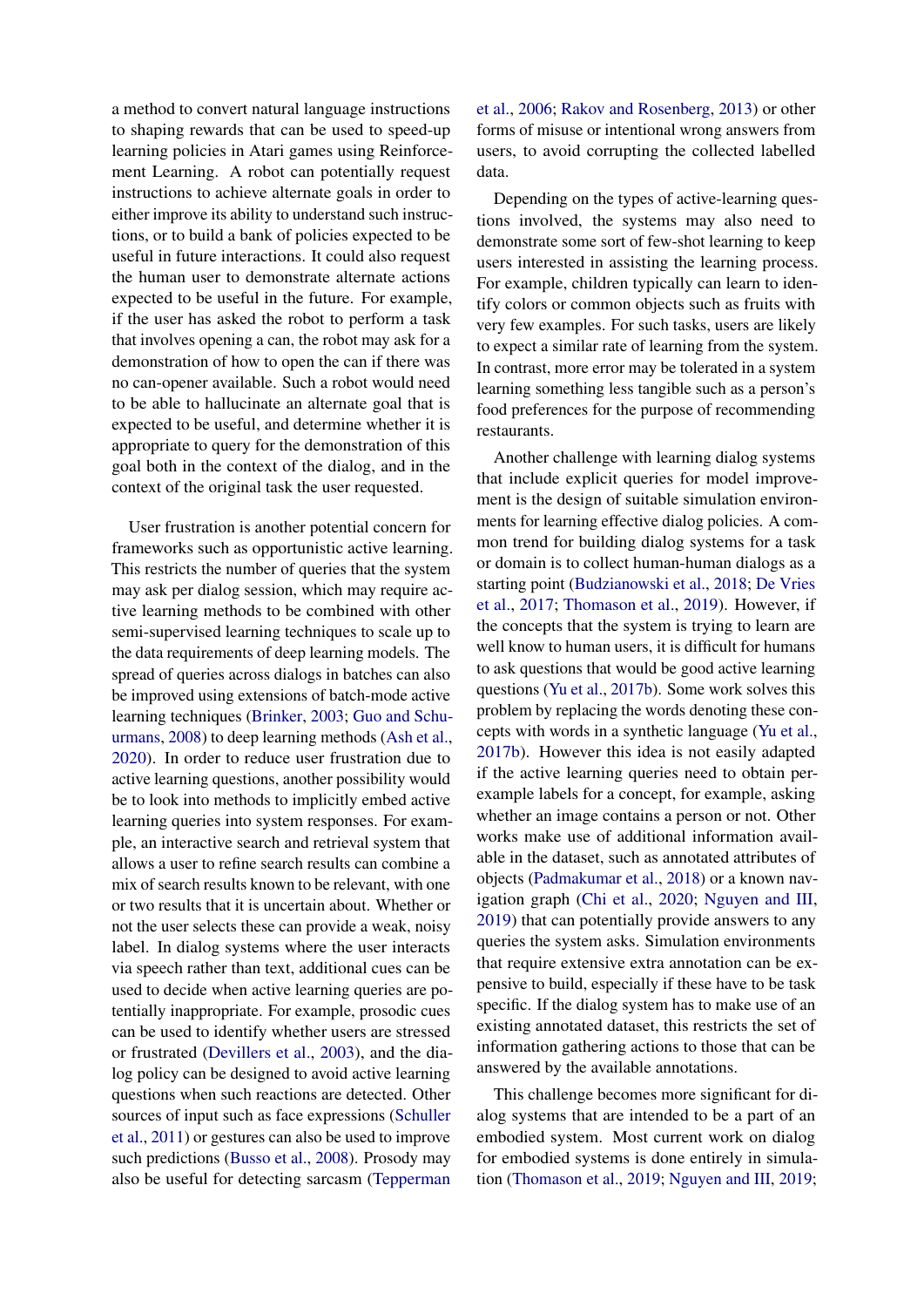[Padmakumar et al.,](#page-5-8) [2018\)](#page-5-8), particularly if the work involves the learning of dialog policies. In addition to the difficulty of designing a simulation environment, further experiments are needed to evaluate whether existing systems perform comparably when implemented on real robots. It is likely that additional work will be required in transferring dialog systems from simulated to real physical environments.

### 4 Conclusion

Dialog systems have the potential to be important for lifelong learning, as a mechanism for collecting additional useful labelled data during operation. This is particularly relevant in the context of physically situated dialog systems such as robotic ones as data collection for these applications is more expensive and time-consuming.

The topic of adapting dialog systems for lifelong learning presents a number of interesting challenge problems for the dialog community including

- Designing dialog acts that can be used for collecting supervised data for various types of underlying systems – an example would be designing a dialog act that allows a robot to simulate a goal it does not know how to reach and request a demonstration.
- Designing dialog acts that combine task oriented responses with queries for active learning – for example, when asked to open a can, a robot can query whether it can be opened using a knife instead of a can opener.
- Prosodic analysis to identify urgency, stress, sarcasm and frustration in users to determine when it is appropriate to include or avoid active learning queries.
- Design of datasets or dialog simulation environments that can simulate changes in the environment over time, and provide answers to a wide range of information gathering actions.
- Dialog user studies to determine the effects of demonstrating evidence of learning.

### **References**

<span id="page-4-7"></span>Jordan T Ash, Chicheng Zhang, Akshay Krishnamurthy, John Langford, and Alekh Agarwal. 2020. [Deep Batch Active Learning by Diverse, Uncertain](https://arxiv.org/abs/1906.03671) [Gradient Lower Bounds.](https://arxiv.org/abs/1906.03671) In *Proceedings of the International Conference on Learning Representations, ICLR 2020*.

- <span id="page-4-3"></span>Philip Bachman, Alessandro Sordoni, and Adam Trischler. 2017. [Learning Algorithms for Active](https://dl.acm.org/doi/10.5555/3305381.3305413) [Learning.](https://dl.acm.org/doi/10.5555/3305381.3305413) In *Proceedings of the 34th International Conference on Machine Learning (ICML 2017)*.
- <span id="page-4-6"></span>Klaus Brinker. 2003. [Incorporating Diversity in Ac](https://www.aaai.org/Papers/ICML/2003/ICML03-011.pdf)[tive Learning with Support Vector Machines.](https://www.aaai.org/Papers/ICML/2003/ICML03-011.pdf) In *Proceedings of the 20th International Conference on Machine Learning (ICML 2003)*.
- <span id="page-4-9"></span>Paweł Budzianowski, Tsung-Hsien Wen, Bo-Hsiang Tseng, Iñigo Casanueva, Stefan Ultes, Osman Ramadan, and Milica Gasic. 2018. [MultiWOZ - A](https://www.aclweb.org/anthology/D18-1547.pdf) [Large-Scale Multi-Domain Wizard-of-Oz Dataset](https://www.aclweb.org/anthology/D18-1547.pdf) [for Task-Oriented Dialogue Modelling.](https://www.aclweb.org/anthology/D18-1547.pdf) In *Proceedings of the 2018 Conference on Empirical Methods in Natural Language Processing (EMNLP 2018)*.
- <span id="page-4-8"></span>Carlos Busso, Murtaza Bulut, Chi-Chun Lee, Abe Kazemzadeh, Emily Mower, Samuel Kim, Jeannette N Chang, Sungbok Lee, and Shrikanth S Narayanan. 2008. [IEMOCAP: Interactive Emo](https://link.springer.com/article/10.1007/s10579-008-9076-6)[tional Dyadic Motion Capture Database.](https://link.springer.com/article/10.1007/s10579-008-9076-6) *Language Resources and Evaluation*, 42(4).
- <span id="page-4-4"></span>Andrew Carlson, Justin Betteridge, Bryan Kisiel, Burr Settles, Estevam R Hruschka, and Tom M Mitchell. 2010. [Toward an Architecture for Never-Ending](https://dl.acm.org/doi/abs/10.5555/2898607.2898816) [Language Learning.](https://dl.acm.org/doi/abs/10.5555/2898607.2898816) In *Proceedings of the Twenty-Fourth AAAI Conference on Artificial Intelligence (AAAI 2010)*.
- <span id="page-4-1"></span>Alessandra Cervone, Giuliano Tortoreto, Stefano Mezza, Enrico Gambi, Giuseppe Riccardi, et al. 2017. [Roving Mind: A Balancing Act Between](https://m.media-amazon.com/images/G/01/mobile-apps/dex/alexa/alexaprize/assets/pdf/2017/Rovingmind.pdf) [Open–domain and Engaging Dialogue Systems.](https://m.media-amazon.com/images/G/01/mobile-apps/dex/alexa/alexaprize/assets/pdf/2017/Rovingmind.pdf) In *Alexa Prize Proceedings 2017*.
- <span id="page-4-5"></span>Xinlei Chen, Abhinav Shrivastava, and Abhinav Gupta. 2013. [NEIL: Extracting Visual Knowledge from](http://openaccess.thecvf.com/content_iccv_2013/html/Chen_NEIL_Extracting_Visual_2013_ICCV_paper.html) [Web Data.](http://openaccess.thecvf.com/content_iccv_2013/html/Chen_NEIL_Extracting_Visual_2013_ICCV_paper.html) In *Proceedings of the IEEE International Conference on Computer Vision (ICCV 2013)*.
- <span id="page-4-0"></span>Zhiyuan Chen and Bing Liu. 2018. [Lifelong Machine](https://pdfs.semanticscholar.org/5da4/3ff9c246ae37d9006bba3406009cb4fb1dcf.pdf?_ga=2.235260936.82076766.1592264332-968529867.1592264332) [Learning.](https://pdfs.semanticscholar.org/5da4/3ff9c246ae37d9006bba3406009cb4fb1dcf.pdf?_ga=2.235260936.82076766.1592264332-968529867.1592264332) *Synthesis Lectures on Artificial Intelligence and Machine Learning*, 12(3):1–207.
- <span id="page-4-2"></span>Ta-Chung Chi, Mihail Eric, Seokhwan Kim, Minmin Shen, and Dilek Hakkani-tur. 2020. [Just Ask: An](https://arxiv.org/abs/1912.00915) [Interactive Learning Framework for Vision and Lan](https://arxiv.org/abs/1912.00915)[guage Navigation.](https://arxiv.org/abs/1912.00915) In *Proceedings of the Thirty-Fourth AAAI Conference on Artificial Intelligence (AAAI 2020)*.
- <span id="page-4-10"></span>Harm De Vries, Florian Strub, Sarath Chandar, Olivier Pietquin, Hugo Larochelle, and Aaron Courville.<br>2017. GuessWhat?! Visual Object Discovery 2017. [GuessWhat?! Visual Object Discovery](http://openaccess.thecvf.com/content_cvpr_2017/html/de_Vries_GuessWhat_Visual_Object_CVPR_2017_paper.html) [Through Multi-Modal Dialogue.](http://openaccess.thecvf.com/content_cvpr_2017/html/de_Vries_GuessWhat_Visual_Object_CVPR_2017_paper.html) In *Proceedings of the IEEE Conference on Computer Vision and Pattern Recognition (CVPR 2017)*.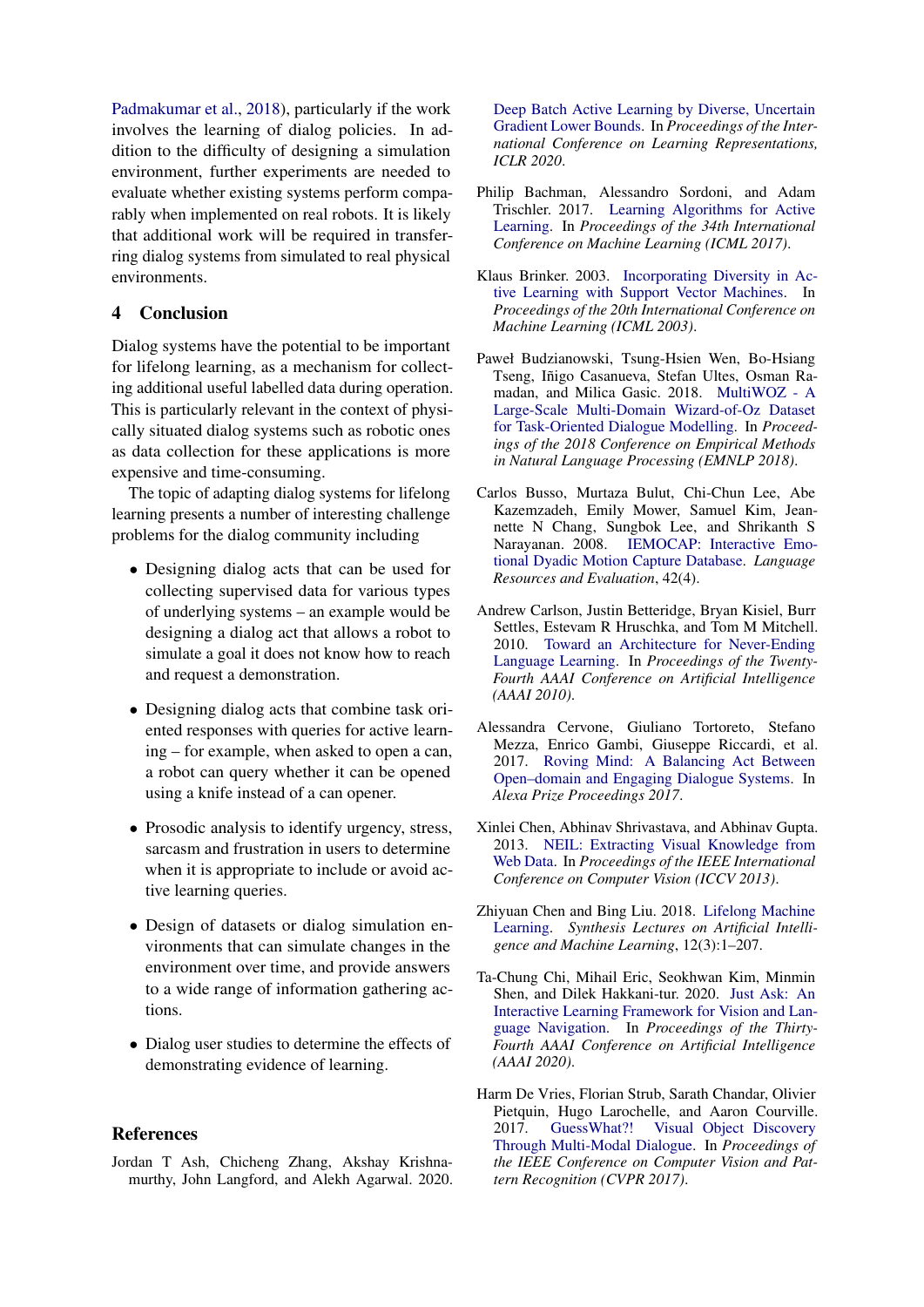- <span id="page-5-16"></span>Laurence Devillers, Ioana Vasilescu, and Catherine Mathon. 2003. [Prosodic Cues for Perceptual Emo](https://www.internationalphoneticassociation.org/icphs-proceedings/ICPhS2003/papers/p15_1505.pdf)[tion Detection in Task-Oriented Human-Human Cor](https://www.internationalphoneticassociation.org/icphs-proceedings/ICPhS2003/papers/p15_1505.pdf)[pus.](https://www.internationalphoneticassociation.org/icphs-proceedings/ICPhS2003/papers/p15_1505.pdf) In *Proceedings of the 15th International Congress of Phonetic Sciences (ICPhS 2003)*.
- <span id="page-5-9"></span>Meng Fang, Yuan Li, and Trevor Cohn. 2017. [Learn](https://www.aclweb.org/anthology/D17-1063.pdf)[ing How to Active Learn: A Deep Reinforcement](https://www.aclweb.org/anthology/D17-1063.pdf) [Learning Approach.](https://www.aclweb.org/anthology/D17-1063.pdf) In *Proceedings of the 2017 Conference on Empirical Methods in Natural Language Processing (EMNLP 2017)*.
- <span id="page-5-14"></span>Prasoon Goyal, Scott Niekum, and Raymond J Mooney. 2019. [Using Natural Language for Reward Shaping](https://dl.acm.org/citation.cfm?id=3367371) [in Reinforcement Learning.](https://dl.acm.org/citation.cfm?id=3367371) In *Proceedings of the 28th International Joint Conference on Artificial Intelligence (IJCAI 2019)*.
- <span id="page-5-15"></span>Yuhong Guo and Dale Schuurmans. 2008. [Discrimina](http://papers.nips.cc/paper/3295-discriminative-batch-mode-active-learning)[tive Batch Mode Active Learning.](http://papers.nips.cc/paper/3295-discriminative-batch-mode-active-learning) In *Advances in Neural Information Processing Systems*.
- <span id="page-5-3"></span>Thomas Kollar, Vittorio Perera, Daniele Nardi, and Manuela Veloso. 2013. [Learning Environmental](https://ieeexplore.ieee.org/abstract/document/6631186?casa_token=f-iHc4qWIDgAAAAA:cRuLUCxCDThsOSkwP6cSUWU_iJA_Oyam5rR0vn1H4B6sZ6qkSgs5jiW4Edy-HVEoapyVUVfL-d-v) [Knowledge from Task-Based Human-Robot Dialog.](https://ieeexplore.ieee.org/abstract/document/6631186?casa_token=f-iHc4qWIDgAAAAA:cRuLUCxCDThsOSkwP6cSUWU_iJA_Oyam5rR0vn1H4B6sZ6qkSgs5jiW4Edy-HVEoapyVUVfL-d-v) In *Proceedings of the 2013 IEEE International Conference on Robotics and Automation (ICRA)*.
- <span id="page-5-13"></span>Omri Koshorek, Gabriel Stanovsky, Yichu Zhou, Vivek Srikumar, and Jonathan Berant. 2019. [On the Limits](https://www.aclweb.org/anthology/K19-1042/) [of Learning to Actively Learn Semantic Represen](https://www.aclweb.org/anthology/K19-1042/)[tations.](https://www.aclweb.org/anthology/K19-1042/) In *Proceedings of the 23rd Conference on Computational Natural Language Learning (CoNLL 2019)*.
- <span id="page-5-12"></span>David Lowell, Zachary C. Lipton, and Byron C. Wallace. 2019. [Practical Obstacles to Deploying Active](https://www.aclweb.org/anthology/D19-1003) [Learning.](https://www.aclweb.org/anthology/D19-1003) In *Proceedings of the 2019 Conference on Empirical Methods in Natural Language Processing and the 9th International Joint Conference on Natural Language Processing (EMNLP-IJCNLP)*.
- <span id="page-5-6"></span>Grégoire Mesnil, Xiaodong He, Li Deng, and Yoshua Bengio. 2013. [Investigation of Recurrent-Neural-](https://www.isca-speech.org/archive/archive_papers/interspeech_2013/i13_3771.pdf)[Network Architectures and Learning Methods for](https://www.isca-speech.org/archive/archive_papers/interspeech_2013/i13_3771.pdf) [Spoken Language Understanding.](https://www.isca-speech.org/archive/archive_papers/interspeech_2013/i13_3771.pdf) In *Proceedings of the 14th Annual Conference of the International Speech Communication Association (INTER-SPEECH 2013)*.
- <span id="page-5-21"></span>Khanh Nguyen and Hal Daume III. 2019. [Help, Anna!](http://hal3.name/docs/#daume19hanna) [Visual Navigation with Natural Multimodal Assis](http://hal3.name/docs/#daume19hanna)[tance via Retrospective Curiosity-Encouraging Im](http://hal3.name/docs/#daume19hanna)[itation Learning.](http://hal3.name/docs/#daume19hanna) In *Proceedings of the Conference on Empirical Methods in Natural Language Processing (EMNLP 2019)*.
- <span id="page-5-8"></span>Aishwarya Padmakumar, Peter Stone, and Raymond J. Mooney. 2018. [Learning a Policy for Opportunis](https://www.aclweb.org/anthology/D18-1165.pdf)[tic Active Learning.](https://www.aclweb.org/anthology/D18-1165.pdf) In *In Proceedings of the Conference on Empirical Methods in Natural Language Processing (EMNLP 2018)*.
- <span id="page-5-19"></span>Rachel Rakov and Andrew Rosenberg. 2013. ["Sure, I](https://www.isca-speech.org/archive/archive_papers/interspeech_2013/i13_0842.pdf) [Did The Right Thing": A System for Sarcasm Detec](https://www.isca-speech.org/archive/archive_papers/interspeech_2013/i13_0842.pdf)[tion in Speech.](https://www.isca-speech.org/archive/archive_papers/interspeech_2013/i13_0842.pdf) In *Proceedings of the 14th Annual*

*Conference of the International Speech Communication Association (INTERSPEECH 2013)*.

- <span id="page-5-11"></span>Paul Ruvolo and Eric Eaton. 2013. [ELLA: An Efficient](http://proceedings.mlr.press/v28/ruvolo13.pdf) [Lifelong Learning Algorithm.](http://proceedings.mlr.press/v28/ruvolo13.pdf) In *Proceedings of the 30th International Conference on Machine Learning (ICML 2013)*.
- <span id="page-5-17"></span>Björn Schuller, Michel Valstar, Florian Eyben, Gary McKeown, Roddy Cowie, and Maja Pantic. 2011. [AVEC 2011–The First International Audio/Visual](https://link.springer.com/chapter/10.1007/978-3-642-24571-8_53) [Emotion Challenge.](https://link.springer.com/chapter/10.1007/978-3-642-24571-8_53) In *International Conference on Affective Computing and Intelligent Interaction*. Springer.
- <span id="page-5-2"></span>Thomas Scialom and Jacopo Staiano. 2019. [Ask](https://arxiv.org/abs/1911.03350) [to Learn: A Study on Curiosity-driven Ques](https://arxiv.org/abs/1911.03350)[tion Generation.](https://arxiv.org/abs/1911.03350) *Computing Research Repository*, arXiv:1911.03350.
- <span id="page-5-0"></span>Iulian Vlad Serban, Alessandro Sordoni, Yoshua Bengio, Aaron C Courville, and Joelle Pineau. 2016. [Building End-To-End Dialogue Systems Using Gen](https://www.aaai.org/ocs/index.php/AAAI/AAAI16/paper/download/11957/12160)[erative Hierarchical Neural Network Models.](https://www.aaai.org/ocs/index.php/AAAI/AAAI16/paper/download/11957/12160) In *Proceedings of the Thirtieth AAAI Conference on Artificial Intelligence (AAAI 2016)*.
- <span id="page-5-4"></span>Lanbo She and Joyce Chai. 2017. [Interactive Learn](https://www.aclweb.org/anthology/P17-1150.pdf)[ing of Grounded Verb Semantics Towards Human-](https://www.aclweb.org/anthology/P17-1150.pdf)[Robot Communication.](https://www.aclweb.org/anthology/P17-1150.pdf) In *Proceedings of the 55th Annual Meeting of the Association for Computational Linguistics (ACL 2017)*.
- <span id="page-5-18"></span>Joseph Tepperman, David Traum, and Shrikanth Narayanan. 2006. ["Yeah Right": Sarcasm Recog](https://www.isca-speech.org/archive/archive_papers/interspeech_2006/i06_1821.pdf)[nition for Spoken Dialogue Systems.](https://www.isca-speech.org/archive/archive_papers/interspeech_2006/i06_1821.pdf) In *Proceedings of the Ninth International Conference on Spoken Language Processing (ICSLP 2006)*.
- <span id="page-5-20"></span>Jesse Thomason, Michael Murray, Maya Cakmak, and Luke Zettlemoyer. 2019. [Vision-and-Dialog Navi](https://arxiv.org/abs/1907.04957)[gation.](https://arxiv.org/abs/1907.04957) In *Proceedings of the 2019 Conference on Robot Learning (CoRL 2019)*.
- <span id="page-5-7"></span>Jesse Thomason, Aishwarya Padmakumar, Jivko Sinapov, Justin Hart, Peter Stone, and Raymond J. Mooney. 2017. [Opportunistic Active Learning for](http://proceedings.mlr.press/v78/thomason17a.html) [Grounding Natural Language Descriptions.](http://proceedings.mlr.press/v78/thomason17a.html) In *Proceedings of the 1st Annual Conference on Robot Learning (CoRL 2017)*.
- <span id="page-5-5"></span>Jesse Thomason, Shiqi Zhang, Raymond Mooney, and Peter Stone. 2015. [Learning to Interpret Natural](https://dl.acm.org/doi/abs/10.5555/2832415.2832516) [Language Commands through Human-Robot Dia](https://dl.acm.org/doi/abs/10.5555/2832415.2832516)[log.](https://dl.acm.org/doi/abs/10.5555/2832415.2832516) In *Proceedings of the 24th International Joint Conference on Artificial Intelligence (IJCAI 2015)*.
- <span id="page-5-10"></span>Sebastian Thrun and Tom M Mitchell. 1995. [Lifelong](https://www.sciencedirect.com/science/article/abs/pii/092188909500004Y) [Robot Learning.](https://www.sciencedirect.com/science/article/abs/pii/092188909500004Y) *Robotics and Autonomous Systems*, 15(1-2):25–46.
- <span id="page-5-1"></span>Josh Tobin, Lukas Biewald, Rocky Duan, Marcin Andrychowicz, Ankur Handa, Vikash Kumar, Bob McGrew, Alex Ray, Jonas Schneider, Peter Welinder, et al. 2018. [Domain Randomization and Gener](https://arxiv.org/abs/1710.06425)[ative Models for Robotic Grasping.](https://arxiv.org/abs/1710.06425) In *Proceedings*